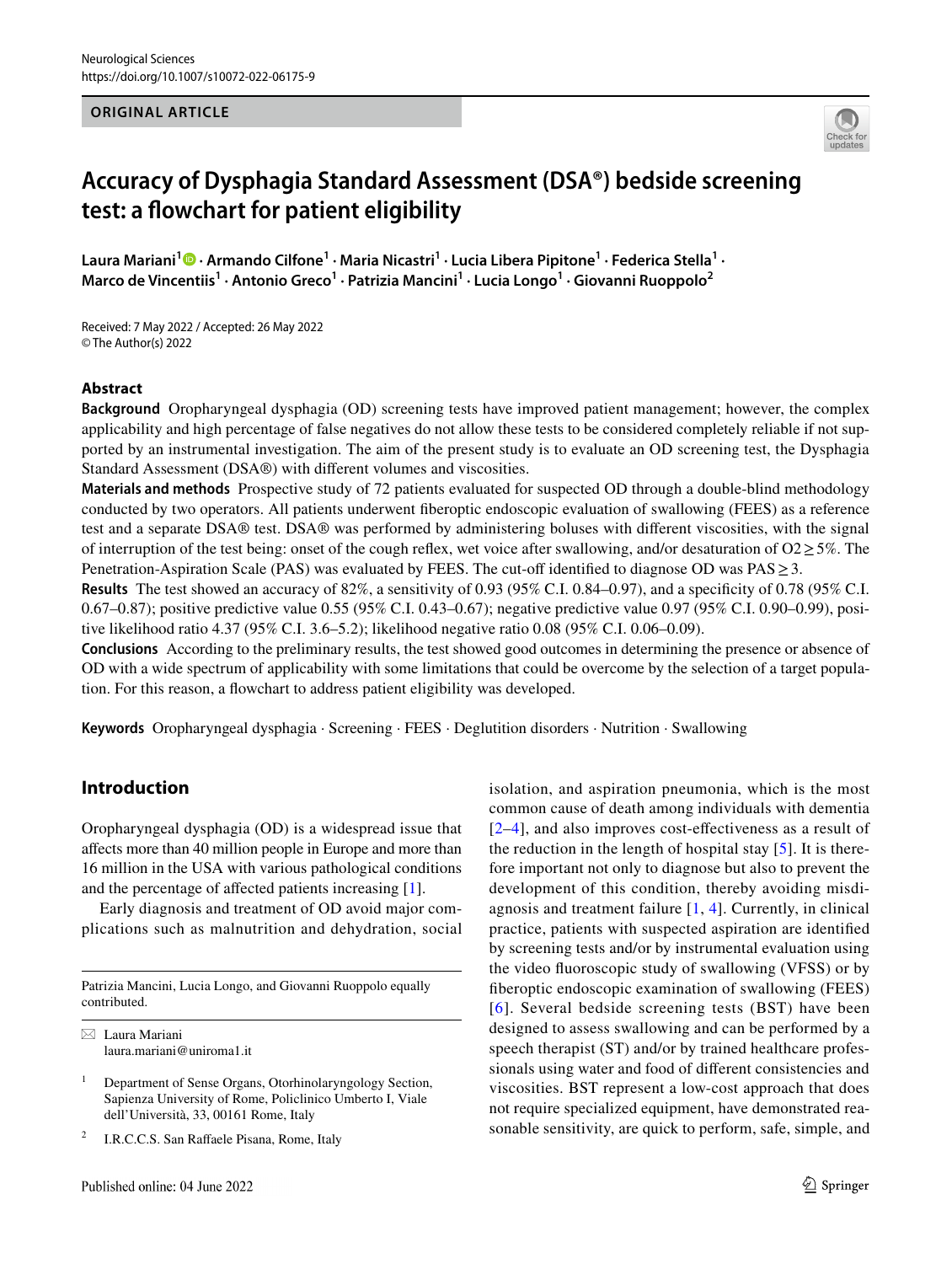easily repeatable, but the reproducibility and consistency of these protocols have not been established and have been shown to be poor at detecting silent aspiration [[7](#page-7-5)].

On the other hand, FEES and VFSS can be performed in the most at-risk cases. VFSS is a dynamic radiological investigation performed using video recording that allows specialists to evaluate the act of swallowing and the esophageal morphology and motility during the administration of small boluses of liquid and/or solid baryta meal, thereby providing anatomical and functional information [\[8\]](#page-7-6). FEES is performed with the aid of a fberoptic endoscope inspecting the oral cavity, orofacial praxis, bite strength, salivation management, neck musculature, and laryngeal elevation. A flexible fiberscope is introduced through the nasal fossa, and once the hypopharynx is reached, a series of investigations are performed including the presence of mucosal residue, lingual strength and propulsion, the diferent phases of swallowing through the ingestion of semi-solid and liquid substances, and the refexes of cough and laryngeal adduction are evaluated [[9\]](#page-7-7). Nevertheless, both methods require expensive resources, have a signifcant investment of time and planning, and need skilled operators and specialized equipment. Therefore, in an emergency scenario or frst access to medical health care, dysphagia screening tests have provided the basic support for early diagnosis of dysphagia in patients with a high-risk of OD.

BST for early identifcation of dysphagia are highly recommended by stroke guidelines [\[10](#page-7-8)] and are suggested by the literature in neurodegenerative diseases [\[6](#page-7-4)]. The water swallowing test (WST) is habitually used for simplicity and speed of execution but variable results regarding the reliability of the test have been found in the literature. A metaanalysis [[11\]](#page-7-9) showed that in WST, sensitivity ranged from 27 to 85%, while specifcity ranged from 63 to 88%. Combining WST with oxygen desaturation led to sensitivities between 73 and 98% and specifcities between 63 and 76%. Alternatively in swallowing tests using diferent viscosities, sensitivity ranged from 41 to 100% and specificity from 57 to 82%.

Overall, several studies have shown that  $[12-16]$  $[12-16]$  $[12-16]$  $[12-16]$  swallowing tests using different viscosities seem to have a greater reliability and validity even if not exempted from a proportion of false positives and negatives. Although the causes of these negative responses to the tests have not been investigated, this has not lead to a consensus leading to a universally accepted protocol on the use of one or other test. The primary outcome of our study was to assess the reliability and validity of a swallowing test using diferent viscosities associated with the measurement of saturation in subgroups of patients with diferent diagnoses and suspected OD. The secondary outcome was to identify, where present, subgroups of patients with negative response to test, whose characteristics might shed light on the limits of the test's sensitivity and specificity.

### **Materials and methods**

#### **Study design**

The OD was investigated using a double-blind methodology between two operators. FEES was performed by two independent deglutologists. On the same day, a diferent viscosity screening test was performed at two separate times on all of the subjects, by one speech and language pathologist (SLP) blinded to the results of FEES. The FEES results were considered a reference test to establish the presence and severity of OD. In addition, the complete medical history for all patients was collected.

#### **Sample**

The study population included twenty healthy volunteers to assess normal swallowing physiology and seventy-four patients with suspected OD, investigated by means of bedside evaluations between June 2018 and July 2019 in diferent wards of the Policlinico Umberto I Hospital in Rome. Our study included 25 patients who had cerebrovascular disease, 24 patients with neurodegenerative diseases, 11 patients with neurological diseases, and 12 with other diseases (Table [1](#page-2-0)). Exclusion criteria were patients with Glasgow Coma Scale (GCS)<14, with psychiatric disorders, and who had head and neck cancer surgery. Two patients with previous glossectomy for oral cancer were also excluded. These 2 cases were excluded because, in accordance with recent evidence, it is believed that post-surgical oral dysphagia should always make use of instrumental evaluation as there is no international consensus on which screening for dysphagia is preferred in patients with head and neck cancer [\[17](#page-7-12)].

#### **Index test**

All patients underwent a volume and viscosity screening test (DSA®—Dysphagia Standard Assessment; Nutrisens\* medical) designed to protect the patient from aspiration by administering a bolus progressively increasing or decreasing in volume and viscosity. The purpose of the test was to identify the most suitable consistency for liquids based on the patient's swallowing ability. The test included the following materials: three sachets of powder to make a gel with water, two spoons (3 ml and 8 ml), four glasses of natural cold water (2 glasses of 120 ml and 2 glasses of 90 ml and 60 ml, respectively), one 100-ml syringe to measure the water, a fexible straw to introduce liquids into the mouth where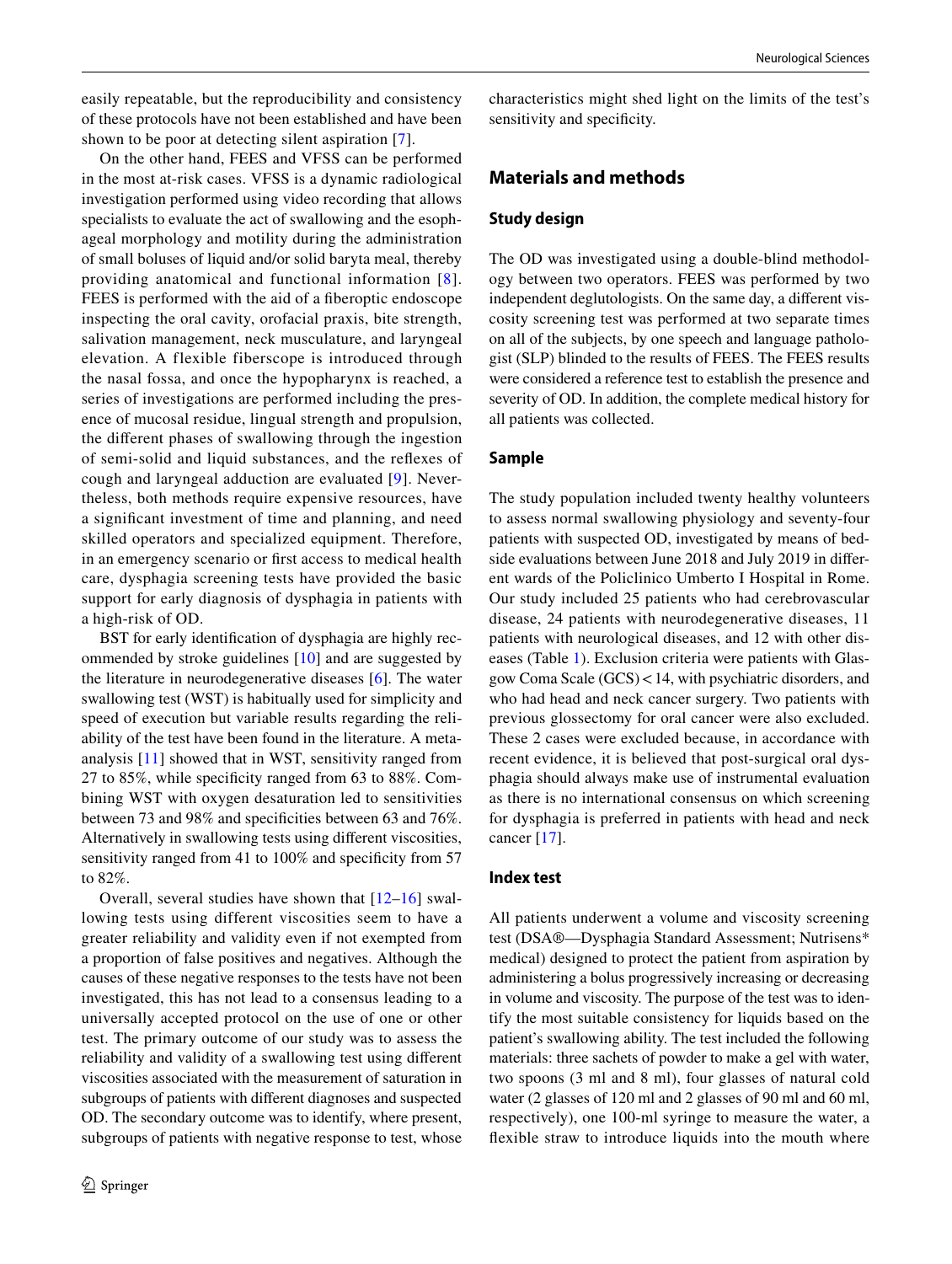#### Neurological Sciences

#### <span id="page-2-0"></span>**Table 1** Sample

|                                                    | Ν              |
|----------------------------------------------------|----------------|
| Cerebrovascular disease                            | 25             |
| Neurodegenerative disease                          | 24             |
| Amyothrophic lateral sclerosis                     | 6              |
| Multiple sclerosis                                 | 2              |
| Senile dementia                                    | 6              |
| Parkinson's disease                                | 10             |
| Neurological disease                               | 11             |
| Myasthenia gravis                                  | 3              |
| Myotonic dystrophy type 1                          | 1              |
| Oculopharyngeal myopathy                           | 2              |
| Spastic Tetraplegia                                | 1              |
| Facioscapulohumeral muscolar dystrophy             | 1              |
| Infantile spastic cerebropathy                     | 1              |
| Inclusion body myositis                            | 1              |
| Idiopathic torsion dystonia                        | 1              |
| Other diseases                                     | 12             |
| Neurosurgery                                       | 2              |
| Post-intubation dysphagia for respiratory distress | 2              |
| Neoplastic cachexia                                | $\overline{c}$ |
| Multicentric Castleman disease                     | 1              |
| Mild traumatic brain injury                        | 2              |
| Meningioma                                         | 1              |
| Partial gastrectomy                                | 1              |
| Gastroesophageal reflux disease                    | 1              |
| Total                                              | 72             |
|                                                    |                |

using a spoon was difficult or impossible, and finally one pulse oximeter. The patient was seated or semi-seated with their head bent slightly forward. The screening test included 4 diferent liquid volumes and consistencies (grades) ranging from natural water (grade 0) to thickened or gelled water (grade 3) (see Fig. [1\)](#page-2-1). Grade 0 corresponded to performing swallowing (120 ml of water), grade 1 to likely aspiration risks (120 ml of water and one sachet of powder), grade 2 to more signifcant and frequent aspirations (90 ml of water and one sachet of powder), and grade 3 to signifcant and frequent aspirations (60 ml of water and one sachet of powder). The procedure would start at grade 0 or grade 3. Starting at grade 0 was suitable for all patients who had difficulty swallowing, whereas patients who already had swallowing disorders started at grade 3.

Starting at grade 0, the patient had to swallow 4 times half of a 3-ml teaspoon of natural water. If the patient coughed at the second swallow of half a 3-ml teaspoon of water, the caregiver continued the test by administering 4 times half of a 3-ml teaspoon of grade 1 water. If there were no problems, they increased the volume of the intake by administering 4 times a whole teaspoon of grade 1. The test was continued with 4 times of an 8-ml spoonful. If the patient was coughing, they would pass to grade 2 by administering 4 times of an 8-ml spoonful. If the patient swallowed correctly, they had to take 4 sips from the glass and if there were no problems the recommendation was for grade 2 (Fig. [1\)](#page-2-1).

If starting at grade 3, the patient had to swallow 4 times half of a 3-ml teaspoon of thickened water with grade 3. If there were no problems, the test continued with the patient

Patient with suspected dysphagia **GRADE 0** 120 ml Mineral Wate J **GRADE 1**  $\begin{cases} \frac{3}{3} \\ \frac{3}{4} \end{cases}$ 120 ml Mineral Water<br>+ 1 stick  $\int \frac{3}{x^4}$ **GRADE 2**  $\frac{8 \text{ ml}}{X4}$ 90 ml Mineral Wate<br>+ 1 stick **GRADE 3** 60 ml Mineral Wate<br>+ 1 stick

<span id="page-2-1"></span>**Fig. 1** The screening test for patients with suspected dysphagia with 4 diferent liquid volumes and consistencies (grades) ranging from natural water (grade 0) to thickened or gelled water (grade 3)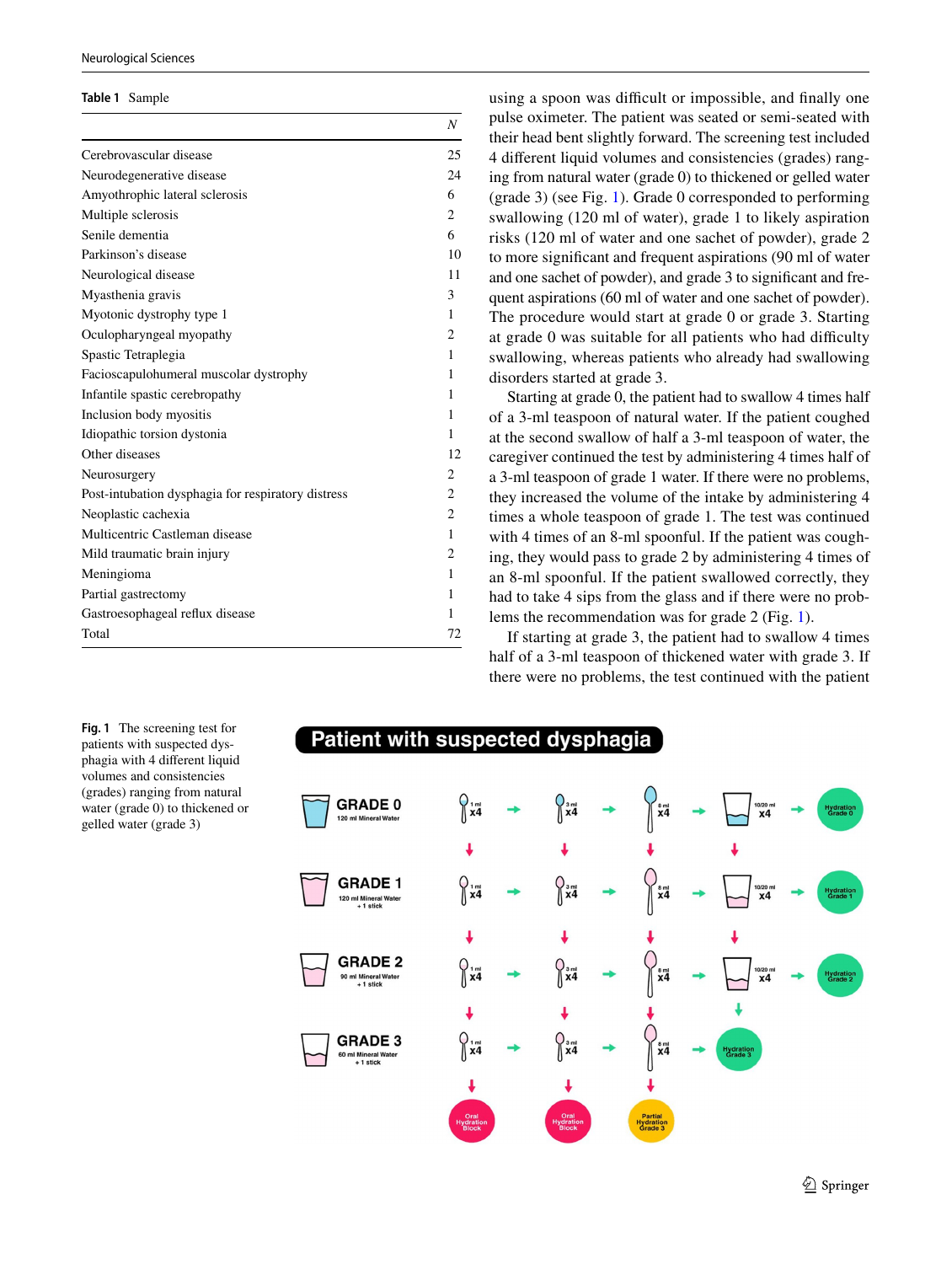taking 4 times of an 8-ml spoon of grade 3. If completed without aspiration, they went to grade 2. If the subsequent swallowing did not give problems, they went to grade 1. If the patient coughed while drinking a spoonful, hydration with grade [2](#page-3-0) liquids was recommended (Fig. 2).

During bolus administration, cough, wet voice after swallowing, and a desaturation of  $O2 \geq 5\%$  were considered signifcant enough for the risk of aspiration or penetration and were criteria for stopping the test.

#### **Reference test**

All patients underwent a fberoptic endoscopic evaluation of swallowing (FEES) by two experienced deglutologists using a fexible fberscope (EF-N XION Nasopharingoskope, Germany). Each patient was placed in a seated or semi-seated position. As a frst step, a bolus of semi-liquid consistency (jam or pureed fruit) was administered and then, secondly, a bolus with a liquid consistency (milk or juices). The patient was asked to hold the bolus in the oral cavity and to swallow it upon the command of the operator. The operation was repeated for the subsequent bolus. Each patient was given a score according to the Penetration Aspiration Scale (PAS) [\[18\]](#page-8-0). PAS is an 8-point scale, routinely performed in clinics and used to characterize depth and response to airway invasion during swallowing. The cut-off required to establish OD diagnosis was  $PAS \geq 3$ .

#### **Statistical methods**

The intra-rater reliability of DSA® and the inter-rater agreement of the evaluations of characteristics of swallowing dysfunction were determined by calculating Cohen's kappa value. Sensitivity and specifcity of DSA® relative to FEES for OD incidence were calculated in the target populations. Bayes' theorem was used to calculate the positive predictive value (PPV), negative predictive value (NPV), positive likelihood ratio  $(LR+)$ , negative likelihood ratio  $(LR-)$ , pre-test probabilities (PrTP), and post-test probabilities (PoTP) of the DSA® test. The range of confidence interval (CI) was 95%. Protocol study was conducted according to the principles and rules laid down in the Declaration of Helsinki and its subsequent amendments.

### **Results**

All healthy volunteers (mean age  $30 \pm 7.5$ , 10 males and 10 females) were grade 0 at DSA® and presented with a safe and efficacious swallow at FEES. The study group consisted of 72 patients (mean age  $72.2 \pm 15.3$ , 35 males and 37

<span id="page-3-0"></span>**Fig. 2** The screening test for patients with swallowing disorder with 4 diferent liquid volumes and consistencies (grades) ranging from natural water (grade 0) to thickened or gelled water (grade 3)

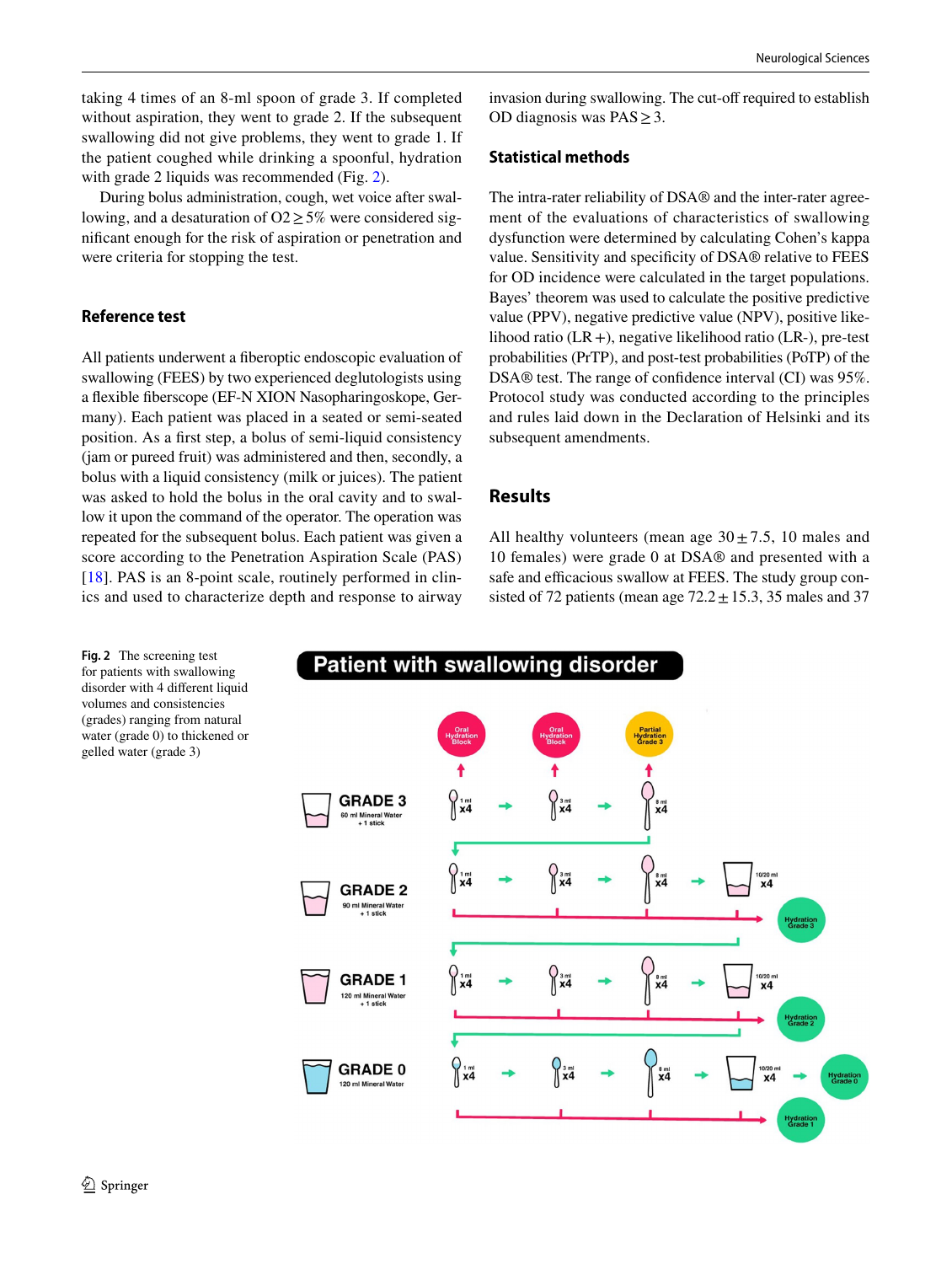females). The Cohen's kappa value for inter-rater reliability (two independent observers) for FEES and for intra-rater reliability of DSA® (one SLP) was, respectively, 0.91 and 0.97. With regard to the clinical bedside examination [\[19](#page-8-1)], the assessment of orofacial praxis abilities was within normality in 53 cases  $(74%)$  and with a deficit or not assessable in 19 cases (26%); tongue protrusion and strength were within normality in  $62$  cases  $(86%)$  and with deficit or not assessable in 10 cases (14%); voluntary cough was within normality in 48 cases  $(67%)$  and with deficit or not assessable in 24 cases (33%).

FEES revealed 2/72 cases of hemi-laryngeal hypomobility, 9/72 cases of absent or defcient laryngeal refex, and 11/72 cases of slow and difficult oral swallowing. For 62 patients the index test was administered from grade 0 and for 10 patients from grade 3. The outcomes of the index tests relative to the reference test results are reported in Table [2](#page-4-0) and Fig. [3.](#page-4-1)

Within the population of 72 patients with suspected OD, only 16 (22%) were actually afected by OD, of whom 11 (69%) had a high risk of aspiration/penetration and postswallowing residue and 5 (31%) had a lower risk of aspiration/penetration but only moderate post-swallowing residue. Desaturation monitoring was useful in all those cases (33%) that had voluntary cough defcit and uncertain aspiration/

<span id="page-4-0"></span>**Table 2** Outcomes of the Dysphagia Standard Assessment DSA® according to FEES fndings

| <b>FEES</b>      | N  | Cough $(\%)$ | Wet voice $(\%)$ | $> 5\%$<br>Desatura-<br>tion $(\%)$ |
|------------------|----|--------------|------------------|-------------------------------------|
| Healthy subjects | 56 | 19.6         | 0                | 0                                   |
| Aspiration       |    | 75           | 25               | 50                                  |
| Penetration      | 12 | 87.5         | 31.2             | 25                                  |

<span id="page-4-1"></span>



Overall, the DSA® test showed an accuracy of 82%, a sensitivity of  $0.93$  ( $95\%$  C.I.  $0.84-0.97$ ), and a specificity of 0.78 (95% C.I. 0.67–0.87). The PPV was 0.55 (95% C.I. 0.43–0.67); NPV was 0.97 (95% C.I. 0.90–0.99), LR+was 4.37 (95% C.I. 3.6–5.2); LR−was 0.08 (95% C.I. 0.06–0.09). PrTP of OD was 0.22 (95% C.I. 0.03–0.43), instead positive PoTP was 0.55 (95% C.I. 0.39–0.70) and negative PoTP was 0.02 (95% C.I. 0.17–0.27). The overall results of the main subgroups of patients are reported in Table [3](#page-5-0).

## **Discussion**

Currently, the ESPEN guidelines [[6\]](#page-7-4) indicate a timely evaluation of patients with neurological disorders for OD, preferably with FEES or VFSS, considering these, based on the current literature, as valid and safe methods for diagnosis. Timely evaluation allows practitioners to identify patients most at risk of aspiration and therefore are able to modify the viscosity of their food according to the European Society for Swallowing Disorder (ESSD) range. Increasing viscosity also aids the reduction in the risk of airway invasion and is a valid management strategy for OD [[20\]](#page-8-2). In addition, it is necessary frstly to enhance the use of existing bedside screening tests used to evaluate swallowing function at the oropharynx and esophagus levels and secondly for bedside FEES evaluations to be undertaken by organized teams of adequately trained professionals required to meet the huge demand for dysphagia evaluation and treatment [[21](#page-8-3), [22](#page-8-4)].

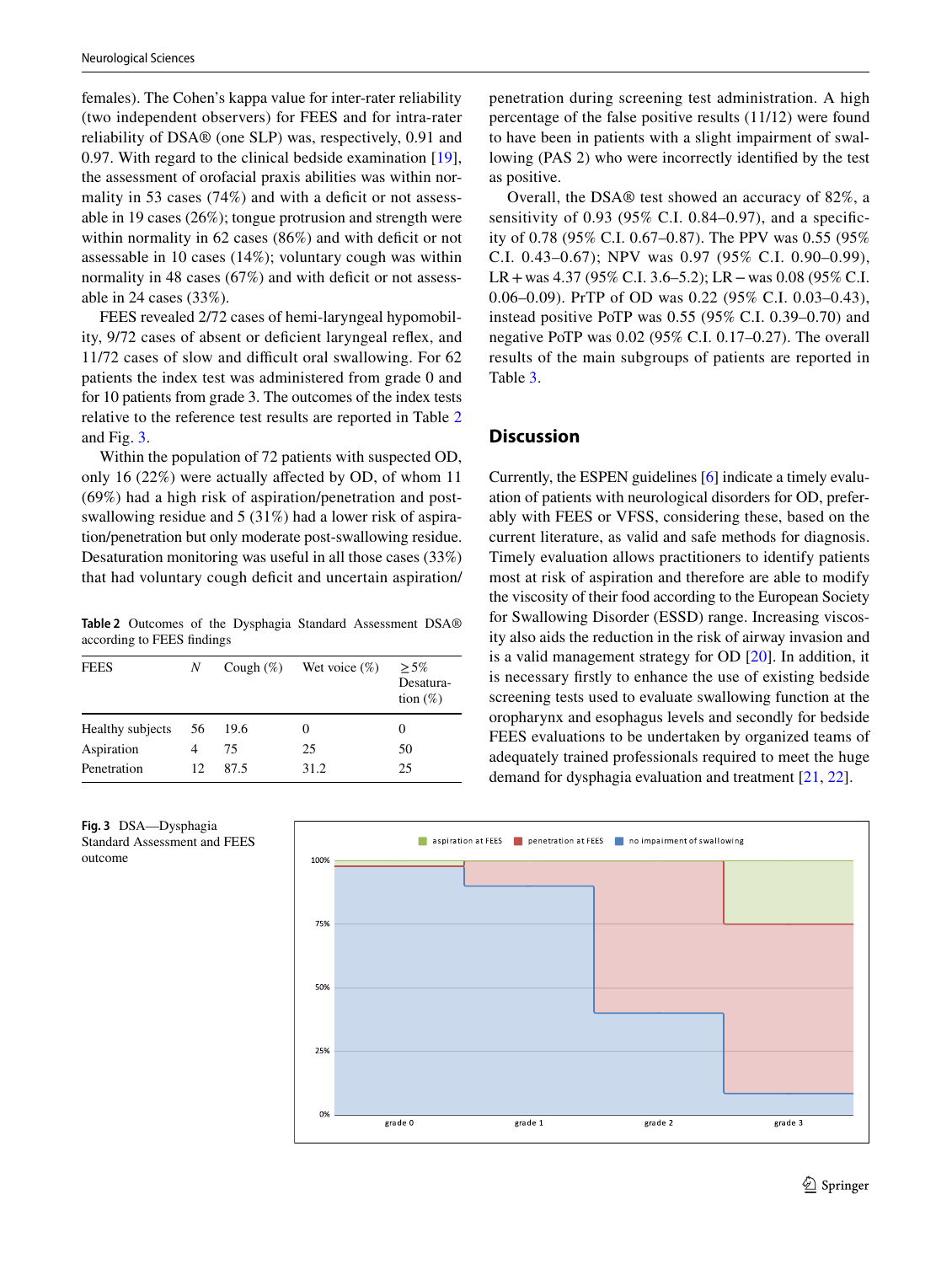<span id="page-5-0"></span>**Table 3** Dysphagia Standard Assessment DSA® outcomes

|                           | All sample |             |             | Cerebrovascular disease |             |             | Neurodegenerative diseases |             |                    |
|---------------------------|------------|-------------|-------------|-------------------------|-------------|-------------|----------------------------|-------------|--------------------|
|                           |            | Lower limit | Upper limit |                         | Lower limit | Upper limit |                            | Lower limit | <b>Upper</b> limit |
| Sensitivity               | 0.938      | 0.848       | 0.978       | 0.833                   | 0.611       | 0.952       | 1.000                      | 0.828       | 1.000              |
| Specificity               | 0.786      | 0.670       | 0.870       | 0.789                   | 0.557       | 0.931       | 0.75                       | 0.529       | 0.894              |
| P pre-test                | 0.222      | 0.034       | 0.437       | 0.24                    | $-0.05$     | 0.592       | 0.333                      | 0.044       | 0.66               |
| $P$ post-test +           | 0.556      | 0.397       | 0.707       | 0.556                   | 0.29        | 0.797       | 0.667                      | 0.409       | 0.866              |
| $P$ post-test –           | 0.022      | $-0.179$    | 0.271       | 0.063                   | $-0.236$    | 0.47        | 0.000                      | 0.000       | 0.435              |
| Positive predictive value | 0.550      | 0.434       | 0.671       | 0.556                   | 0.349       | 0.746       | 0.667                      | 0.447       | 0.836              |
| Negative predictive value | 0.978      | 0.902       | 0.997       | 0.938                   | 0.747       | 0.992       | 1.000                      | 0.828       | 1.000              |
| Positive likelihood ratio | 4.375      |             |             | 3.950                   |             |             | 4                          |             |                    |
| Negative likelihood ratio | 0.08       |             |             | 0.211                   |             |             | $\overline{0}$             |             |                    |

### **Primary outcome: reliability and validity of DSA® test**

Regarding FEES, only about 22% of the patients examined were affected by OD. These data showed that the request for endoscopic evaluation of swallowing is very high compared to the number of cases that would actually need an examination. Instead, these resources could be used in targeted cases if BST was routinely performed in hospital wards. However, the systematic use of a test requires good reliability, consistent replication, and ease of administration. The DSA® test showed a 93% likelihood of identifying patients with dysphagia and a 78% likelihood of identifying healthy patients in a population that is neither homogeneous in terms of age nor in their pathology. Consideration should also be given with regard to PPV, since the prevalence of dysphagia is different between the groups examined. The predictive value is affected by this condition and, in fact, if a disease is considered pronounced within a population, the level of predictability for the same test, with equal sensitivity and specificity, grows when compared to a population where the frequency is lower. Faced with a non-homogeneous sample, the predictive values suggest that the probability of a patient turning out to be grade 0 and being healthy is 97%. Conversely, the probability of a grade of 1, 2, or 3 shows that dysphagia is less likely, at 55%, which explains why these patients should always be examined with FEES. These results lead us to think that the outcomes could be different if alternatively, we decided to apply the BST to only one type of target population. The likelihood ratios show the same trend; it is more likely that the patient who tests negative will be non-dysphagic than that of a patient who tests positive and has an undiagnosed swallowing disorder. The post-test probability of dysphagia with a positive test is, as stated, 55%; the post-test probability of non-dysphagia with a negative test is close to zero.

The DSA® test showed good accuracy (82%) in the whole sample, although it appears to have a lower validity in neurodegenerative diseases than in cerebrovascular diseases. In fact, the prevalence of any disease in the population can infuence the predictive capacity of the test, which is why in neurodegenerative diseases where the prevalence of the disease (dysphagia) is higher [[21\]](#page-8-3), we see better predictive values.

### **DSA® test and V‑VST**

The volume-viscosity swallowing test (V-VST) was designed in 2005 at Mataró Hospital, and several studies have evaluated the outcomes of the V-VST test in screening and diagnosing OD among diferent patients [\[12,](#page-7-10) [14,](#page-7-13) [16,](#page-7-11) [23](#page-8-5), [24](#page-8-6)]. From recent evidence, V-VST had a diagnostic sensitivity for OD of 93.17%, specificity of 81.39%, and inter-rater reliability using Cohen's kappa value of 0.77. The odds ratios for OD were  $LR + 5.01$  and  $LR - 0.08$  and the diagnostic odds ratio for OD was 51.18 [[23](#page-8-5)]. According to the results in the literature, the DSA® test had a sensitivity of 93% and a specifcity of 78%, with LR+4.37 and LR−0.08, although FEES was used as a reference test instead of VFSS. Relatively low values of specificity and  $LR +$ indicate a high false positive rate and a low PPV value when the prevalence of OD is low. For this reason, the test was a good tool to exclude OD, but not to confrm the diagnosis.

#### **Oxygen desaturation analysis**

Several studies have investigated oxygen saturation as a standalone tool or in combination with BST to determine the presence of a risk of OD and aspiration, but there are conficting data on its usefulness [\[11,](#page-7-9) [25](#page-8-7), [26](#page-8-8)]. Although the use of oxygen saturation could allow better analysis even of those patients with voluntary hypovalid or defcient cough and/or defcient laryngeal refex, many other factors can infuence the measurement of oxygen saturation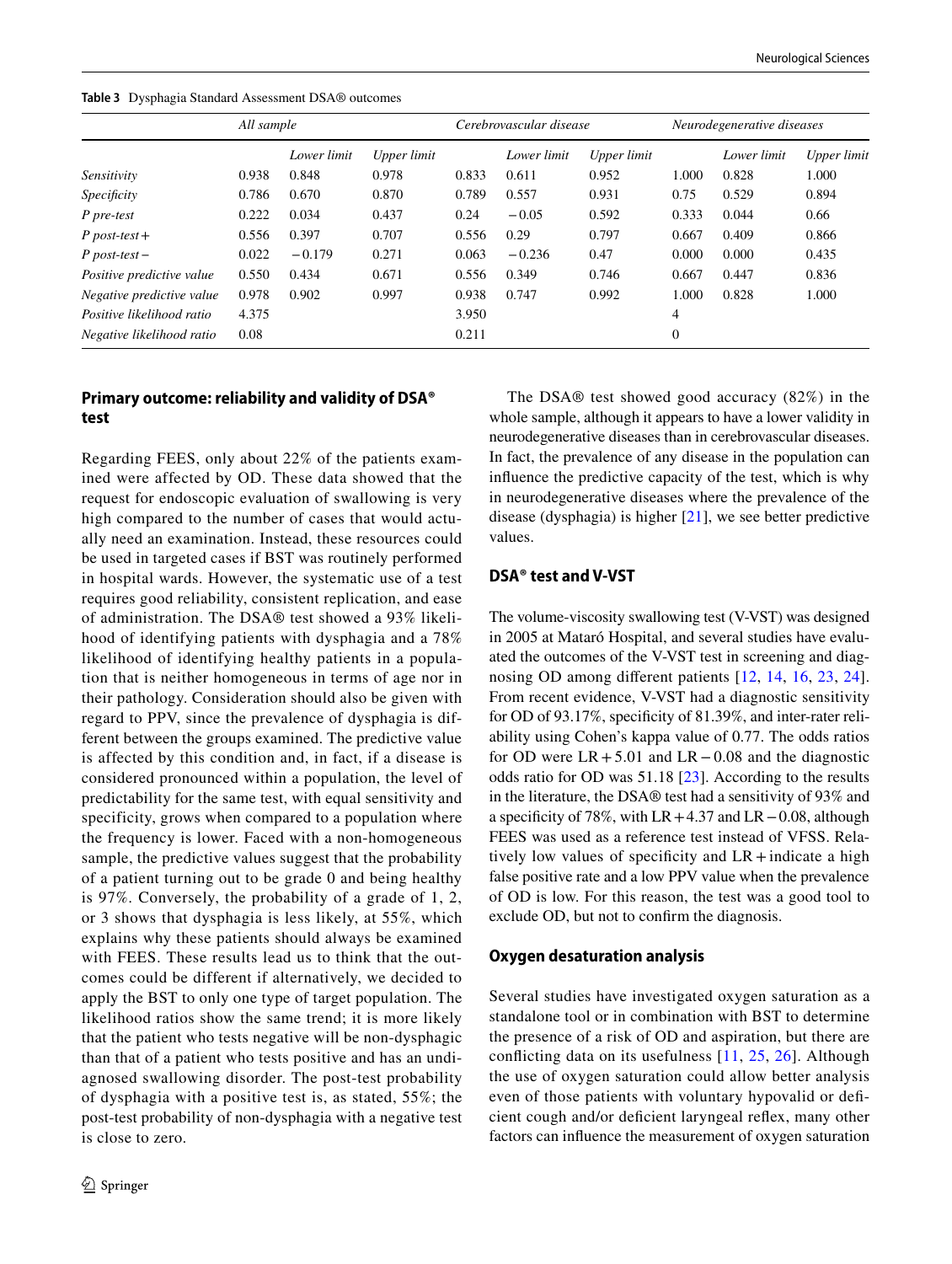[[27](#page-8-9)]. Our results showed that only 50% of patients with aspiration and 25% of patients with penetration had oxygen desaturation  $> 5\%$  at the test (Table [2\)](#page-4-0). Although, as also found in the study by Clavè et al. [[12](#page-7-10)], both oximetry and speech voice after swallowing did increase the diagnostic sensitivity of the test and the probability of identifying patients with silent aspirations or bolus penetration, however, the test was not effective in detecting a patient false negative with aspiration.

#### **Secondary outcome: analysis of test failure**

Overall, the tests showed negative outcomes in 13/72 (18%) of patients (1 false negative and 12 false positive). Analyzing individual patients, the possible reasons for false negative test results can be traced back to the onset of raclage during the administration of the test in 7/12 cases, to lack of cooperation from the patient in 4/12 cases, and in one of the twelve cases to a patient with tracheostomy who needed SLP rehabilitation for swallowing after noncommotional head trauma. The false negative patient could be traced back to the absence of laryngeal sensitivity and cough reflex, and it was actually difficult to measure saturation as the patient was not cooperating. In all patients with no cough reflex, the presence of wet voice or oxygen values was supportive, but it is not clear whether one or more of these conditions were missing as test reliability varies. In fact, O2 saturation alone does not have sufficient diagnostic accuracy to support routine use, which is why silent aspirations may be missed by the test [[28\]](#page-8-10).

#### **Strengths and limitations of the DSA® test**

One of the strengths of the DSA® test is the opportunity of not having to follow a fxed administration scheme but to proceed based on the patient's risk of dysphagia and being able to choose whether to start with the administration of a thickened food (grade 3) or just water (grade 0). Starting from grade 0 is suitable for all patients who may have diffculty swallowing, while starting at grade 3 is appropriate for all patients who already have swallowing disorders. In addition, the ability to monitor oxygen saturation allows the test to be used even on patients at high risk of dysphagia, despite the limitations previously described.

The DSA® test also has its limitations: frstly, the duration of test administration, especially when starting from grade 0. Although choosing diferent starting degrees of liquid strength can reduce execution times, these are still quite long, on average 15–20 min, both for the preparation of the boluses and for their administration. A further limitation is the inability to positively test for all of the diseases we have investigated.

### **Future directions: purpose of a fowchart for patient eligibility**

Overall, this study is a starting point that has allowed us to highlight false positives and negatives, and improved indications to apply the test safely, while excluding those patients who cannot exempt themselves from an instrumental evaluation. Based on our result analysis and direct patient observations, a flowchart has been developed to improve indications for DSA use (see Fig. [4\)](#page-6-0). More in depth patient collaboration is the first point: if the patient is not cooperative, FEES should be considered rather than a DSA® test. If the non-cooperation is caused by GCS<14, an alternative feeding method, e.g., nasogastric tube or parenteral nutrition should instead be immediately considered. If the patient cooperates, orofacial praxis, lingual motor skills, and voluntary cough should be evaluated; FEES should be preferred if deficient; DSA® test if valid. On the contrary, it is always recommended to perform FEES in patients undergoing head and neck surgery, in neurological patients with pathologies characterized by involuntary movement disorders (e.g., dyskinesias in PD, Huntington's disease, dystonia), in patients with tracheostomy or with acute respiratory disease, in patients with gastroesophageal reflux disease raclage or smoker's raclage, and in patients with problems of desaturation or with absence of cough reflex. In other cases, the DSA®



<span id="page-6-0"></span>**Fig. 4** Flowchart for improving indications for DSA use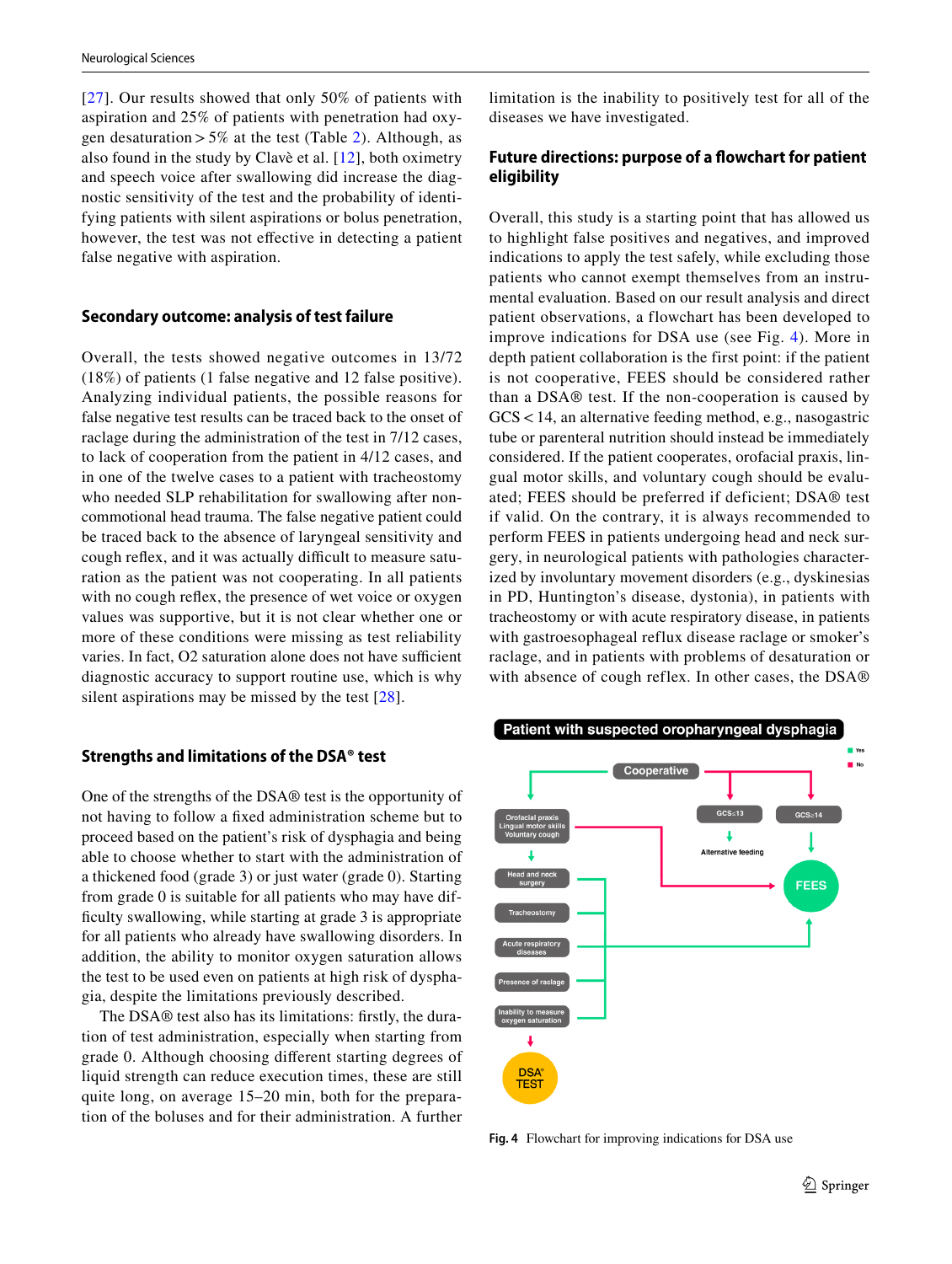test is recommended. However, if the test gives a grade 1–2–3 result, FEES would always be recommended to identify any silent aspirations (Fig. [4](#page-6-0)). Further studies are needed to understand whether, if applying this flowchart, test failure rates could be lower or if further patient selection evaluations are needed for the safe use of volume viscosity tests as a screening method for OD.

### **Conclusions**

According to our preliminary results, the DSA® test has shown good outcomes in discriminating for the presence or absence of OD with a wide spectrum of applicability in the sample of patients examined, with some limitations that may be overcome by the choice of a target population. In fact, analyzing the outcomes, some cases had negative results for the same factors. Considering the increased demand for a broad and repeatable applicability of a bedside screening test for OD, the authors have provided a fowchart to address patient eligibility.

**Acknowledgements** The authors would like to thank Dan McAuley for his support with the English language revision and for the invaluable improvement in linguistics of the manuscript. The authors would also like to thank Francesco Megna for his help and support in the graphic design of the fowchart and fgures that made the manuscript more valuable.

**Funding** Open access funding provided by Università degli Studi di Roma La Sapienza within the CRUI-CARE Agreement.

### **Declarations**

**Conflict of interest** The authors declare no competing interests.

**Ethical approval** "None" (Mandatory).

**Open Access** This article is licensed under a Creative Commons Attribution 4.0 International License, which permits use, sharing, adaptation, distribution and reproduction in any medium or format, as long as you give appropriate credit to the original author(s) and the source, provide a link to the Creative Commons licence, and indicate if changes were made. The images or other third party material in this article are included in the article's Creative Commons licence, unless indicated otherwise in a credit line to the material. If material is not included in the article's Creative Commons licence and your intended use is not permitted by statutory regulation or exceeds the permitted use, you will need to obtain permission directly from the copyright holder. To view a copy of this licence, visit <http://creativecommons.org/licenses/by/4.0/>.

### **References**

<span id="page-7-0"></span>1. Takizawa C, Gemmell E, Kenworthy J, Speyer R (2016) A systematic review of the prevalence of oropharyngeal dysphagia in stroke, Parkinson's disease, Alzheimer's disease, head injury, and pneumonia. Dysphagia 31. [https://doi.org/10.1007/](https://doi.org/10.1007/s00455-016-9695-9) [s00455-016-9695-9](https://doi.org/10.1007/s00455-016-9695-9)

- <span id="page-7-1"></span>2. Panebianco M, Marchese-Ragona R, Masiero S, Restivo DA (2020) Dysphagia in neurological diseases: a literature review. Neurol Sci 41
- 3. Espinosa-Val C, Martín-Martínez A, Graupera M et al (2020) Prevalence, risk factors, and complications of oropharyngeal dysphagia in older patients with dementia. Nutrients 12. [https://](https://doi.org/10.3390/nu12030863) [doi.org/10.3390/nu12030863](https://doi.org/10.3390/nu12030863)
- <span id="page-7-2"></span>4. Clavé P, Rofes L, Carrión S et al (2012) Pathophysiology, relevance and natural history of oropharyngeal dysphagia among older people. Nestle Nutr Inst Workshop Ser 72. [https://doi.org/](https://doi.org/10.1159/000339986) [10.1159/000339986](https://doi.org/10.1159/000339986)
- <span id="page-7-3"></span>5. Odderson IR, Keaton JC, McKenna BS (1995) Swallow management in patients on an acute stroke pathway: quality is cost efective. Arch Phys Med Rehabil 76. [https://doi.org/10.1016/S0003-](https://doi.org/10.1016/S0003-9993(95)80121-9) [9993\(95\)80121-9](https://doi.org/10.1016/S0003-9993(95)80121-9)
- <span id="page-7-4"></span>6. Burgos R, Bretón I, Cereda E et al (2018) ESPEN guideline clinical nutrition in neurology. Clin Nutr 37. [https://doi.org/10.1016/j.](https://doi.org/10.1016/j.clnu.2017.09.003) [clnu.2017.09.003](https://doi.org/10.1016/j.clnu.2017.09.003)
- <span id="page-7-5"></span>7. O'Horo JC, Rogus-Pulia N, Garcia-Arguello L et al (2015) Bedside diagnosis of dysphagia: a systematic review. J Hosp Med 10
- <span id="page-7-6"></span>8. Logemann JA (1986) Manual for the videofuorographic study of swallowing
- <span id="page-7-7"></span>9. Langmore SE, Kenneth SMA, Olsen N (1988) Fiberoptic endoscopic examination of swallowing safety: a new procedure. Dysphagia 2. <https://doi.org/10.1007/BF02414429>
- <span id="page-7-8"></span>10. Powers WJ, Rabinstein AA, Ackerson T et al (2019) Guidelines for the early management of patients with acute ischemic stroke: 2019 update to the 2018 guidelines for the early management of acute ischemic stroke a guideline for healthcare professionals from the American Heart Association/American Stroke Association. Stroke 50
- <span id="page-7-9"></span>11. Bours GJJW, Speyer R, Lemmens J et al (2009) Bedside screening tests vs. videofuoroscopy or fbreoptic endoscopic evaluation of swallowing to detect dysphagia in patients with neurological disorders: systematic review. J Adv Nurs 65. [https://doi.org/10.](https://doi.org/10.1111/j.1365-2648.2008.04915.x) [1111/j.1365-2648.2008.04915.x](https://doi.org/10.1111/j.1365-2648.2008.04915.x)
- <span id="page-7-10"></span>12. Clavé P, Arreola V, Romea M, et al (2008) Accuracy of the volume-viscosity swallow test for clinical screening of oropharyngeal dysphagia and aspiration. Clin Nutr 27. [https://doi.org/10.1016/j.](https://doi.org/10.1016/j.clnu.2008.06.011) [clnu.2008.06.011](https://doi.org/10.1016/j.clnu.2008.06.011)
- 13. Ye T, Huang S, Dong Y, Dong Q (2018) Comparison of two bedside evaluation methods of dysphagia in patients with acute stroke. Stroke Vasc Neurol 3. [https://doi.org/10.1136/](https://doi.org/10.1136/svn-2018-000170) [svn-2018-000170](https://doi.org/10.1136/svn-2018-000170)
- <span id="page-7-13"></span>14. Guillén-Solà A, Marco E, Martínez-Orfila J et al (2013) Usefulness of the volume-viscosity swallow test for screening dysphagia in subacute stroke patients in rehabilitation income. NeuroRehabilitation 33. [https://doi.org/10.3233/](https://doi.org/10.3233/NRE-130997) [NRE-130997](https://doi.org/10.3233/NRE-130997)
- 15. Rofes L, Muriana D, Palomeras E et al (2018) Prevalence, risk factors and complications of oropharyngeal dysphagia in stroke patients: a cohort study. Neurogastroenterol Motil 30. [https://doi.](https://doi.org/10.1111/nmo.13338) [org/10.1111/nmo.13338](https://doi.org/10.1111/nmo.13338)
- <span id="page-7-11"></span>16. Rofes L, Arreola V, Mukherjee R, Clavé P (2014) Sensitivity and specifcity of the Eating Assessment Tool and the Volume-Viscosity Swallow Test for clinical evaluation of oropharyngeal dysphagia. Neurogastroenterol Motil 26. [https://doi.org/10.1111/](https://doi.org/10.1111/nmo.12382) [nmo.12382](https://doi.org/10.1111/nmo.12382)
- <span id="page-7-12"></span>17. Baijens LWJ, Walshe M, Aaltonen LM et al (2021) European white paper: oropharyngeal dysphagia in head and neck cancer. Eur Arch Oto-Rhino-Laryngology 278. [https://doi.org/10.1007/](https://doi.org/10.1007/s00405-020-06507-5) [s00405-020-06507-5](https://doi.org/10.1007/s00405-020-06507-5)